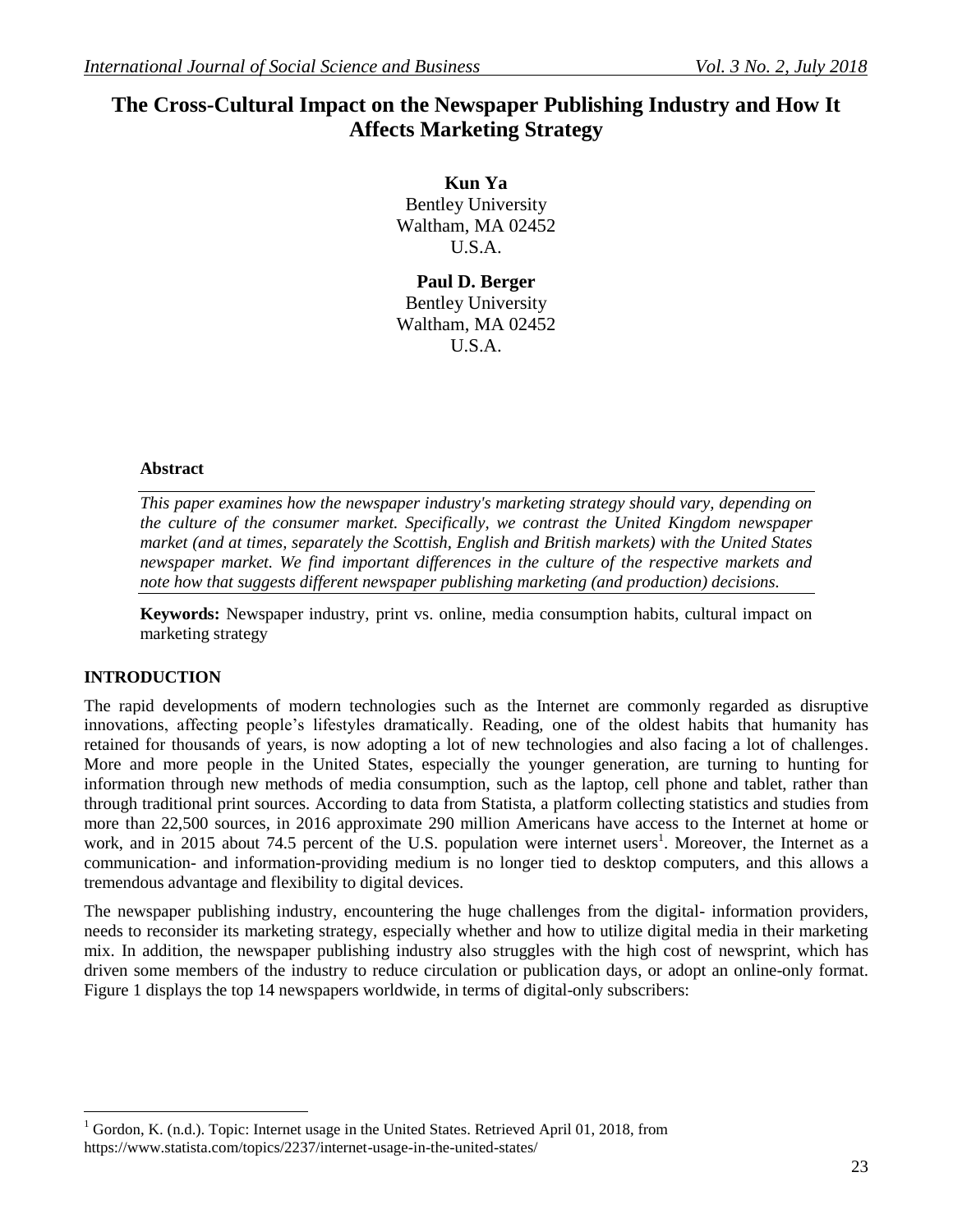

Figure 1: Number of digital-only subscribers to selected newspapers worldwide<sup>2</sup>

E-reading is now a leading trend globally that affects almost everyone. Compared to a newspaper, it is much more convenient, often lighter and cheaper, and supports audio transmission, and uses less resources. Most retailers and publishers have considered this as an "Industrial Revolution" in the field and have already produced a large number of electronic products and related readings. For example, the iPAD and the Kindle are very popular in the current e-reading market. This trend continues today and has not yet "peaked."

However, this trend does not manifest itself everywhere to the same degree. For example, a Scotland-based regional newspaper company in Aberdeen called *The Press and Journal* has not shifted its focus to electronic versions, but, rather, has focused most heavily on improving the quality and localization of the **print version**. The explanation given by the marketing manager of *The Press and Journal* is that they believe that the current Scottish newspaper market is sufficiently profitable and the localization and print edition should still be considered as the essence of their product. Founded in 1748, *The Press and Journal*, renamed from the *Aberdeen*  Journal, is Scotland's oldest newspaper<sup>3</sup> and one of the longest-running newspapers in the world. The company has always devoted itself to provide local news, covering from the northern part of the United Kingdom<sup>4</sup> to highland Scotland, including the cities of Aberdeen and Inverness.

 $\overline{a}$ 

<sup>&</sup>lt;sup>2</sup> Fuller, S. (n.d.). Topic: Newspaper Industry. Retrieved April 01, 2018, from

https://www.statista.com/topics/994/newspapers/

<sup>&</sup>lt;sup>3</sup> History of British Newspapers. (n.d.). Retrieved April 01, 2018, from http://www.newsmediauk.org/History-of-British-Newspapers

<sup>&</sup>lt;sup>4</sup> For those not fully familiar with the exact definitions, "United Kingdom" includes England, Wales, Scotland, and Northern Ireland. "Great Britain" includes England, Wales, and Scotland (Brilliant Maps, 2018)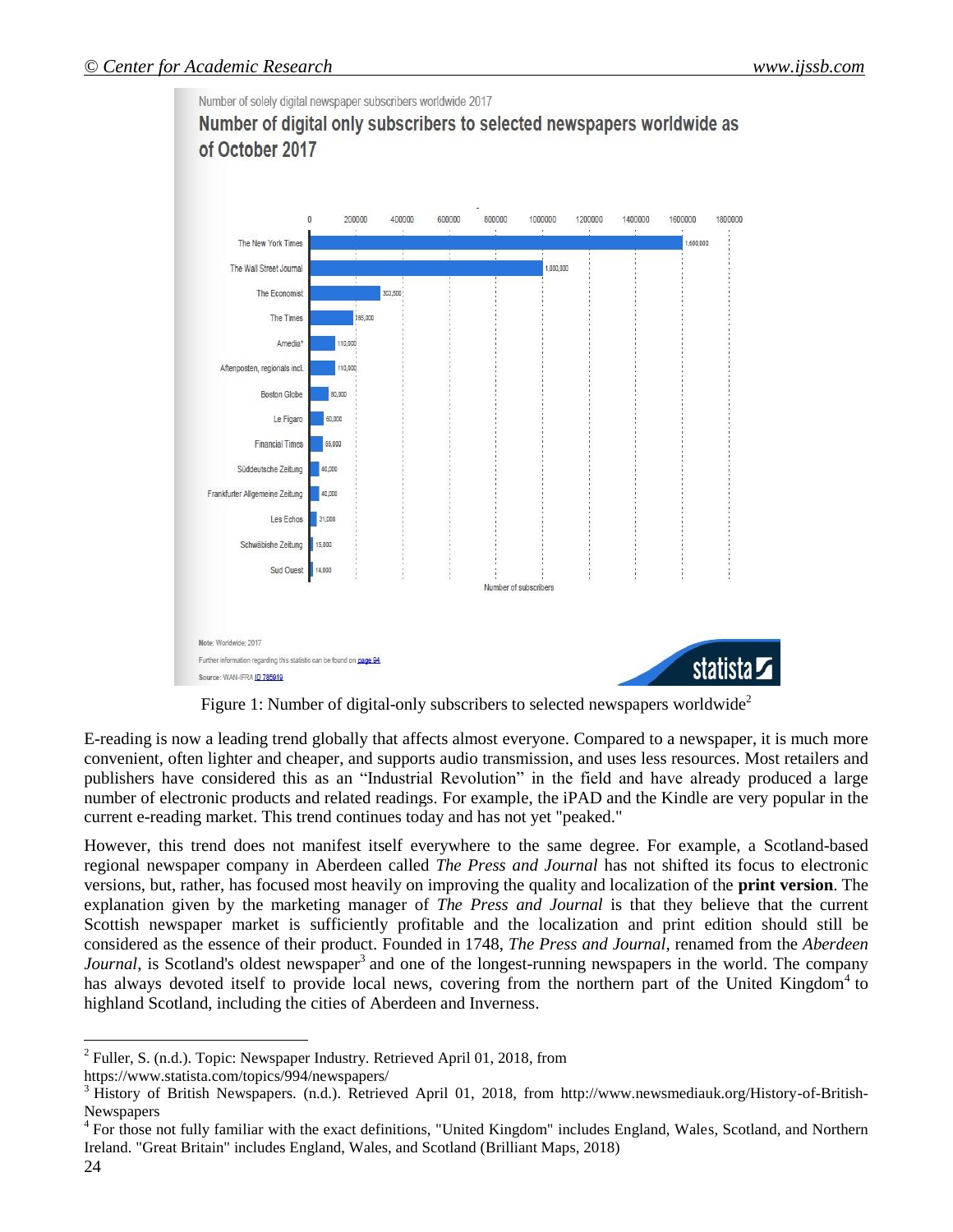The loyal readership and the Scottish culture endow them with the confidence to employ their print- versionfocused marketing strategy, whereas the American, or even English, culture likely could not support having *only* a print edition. On the other hand, in emerging countries, such as many of those in Latin-America, the newspaper publishing industry has flourished in print editions, increasing its revenue steadily. Thus, we see how differences in culture lead toward different marketing (and production) strategies.

### **NEWSPAPER PUBLISHING INDUSTRY OVERVIEW**

Over the five year period 2012 to 2017, the revenue of the newspaper-publishing industry worldwide has declined 5.0% annually to \$129.9 billion in 2017; this includes a 6.7% revenue decrease during 2017 alone.<sup>5</sup> However, the decline trend varies from country to country and the differing trends between developed countries and developing countries have pushed and pulled the industry over the past five years. In Western countries, the newspaper publishing industry is commonly considered to be in a dying phase of its overall product cycle. Compared with newspapers, competitors - primarily web-based outlets - provide their customers instant access, visualized experience across print, video and audio formats, and real-time interaction. For example, both the United States and United Kingdom have experienced a general decline in print publishing, although in some years the newspaper industry has slightly rebounded in the United Kingdom. See Figures 2 and 3. Advertising spending on print newspaper, once the most profitable part of the newspaper industry, has lost market share. The decreasing tendency is expected to be more pronounced in advanced economies, as customers' attention is distracted by a variety of other media resources, resulting in a transition from traditional-print version to digital-media consumption.



Figure 2: Newspaper publishing industry revenue in the United States*<sup>6</sup>*

https://www.statista.com/topics/994/newspapers/

 $\sqrt{5}$ <sup>5</sup> Global Newspaper Publishing - Global Market Research Report. (n.d.). Retrieved April 01, 2018, from https://www.ibisworld.com/industry-trends/global-industry-reports/manufacturing/newspaper-publishing.html <sup>6</sup> Fuller, S. (n.d.). Topic: Newspaper Industry. Retrieved April 01, 2018, from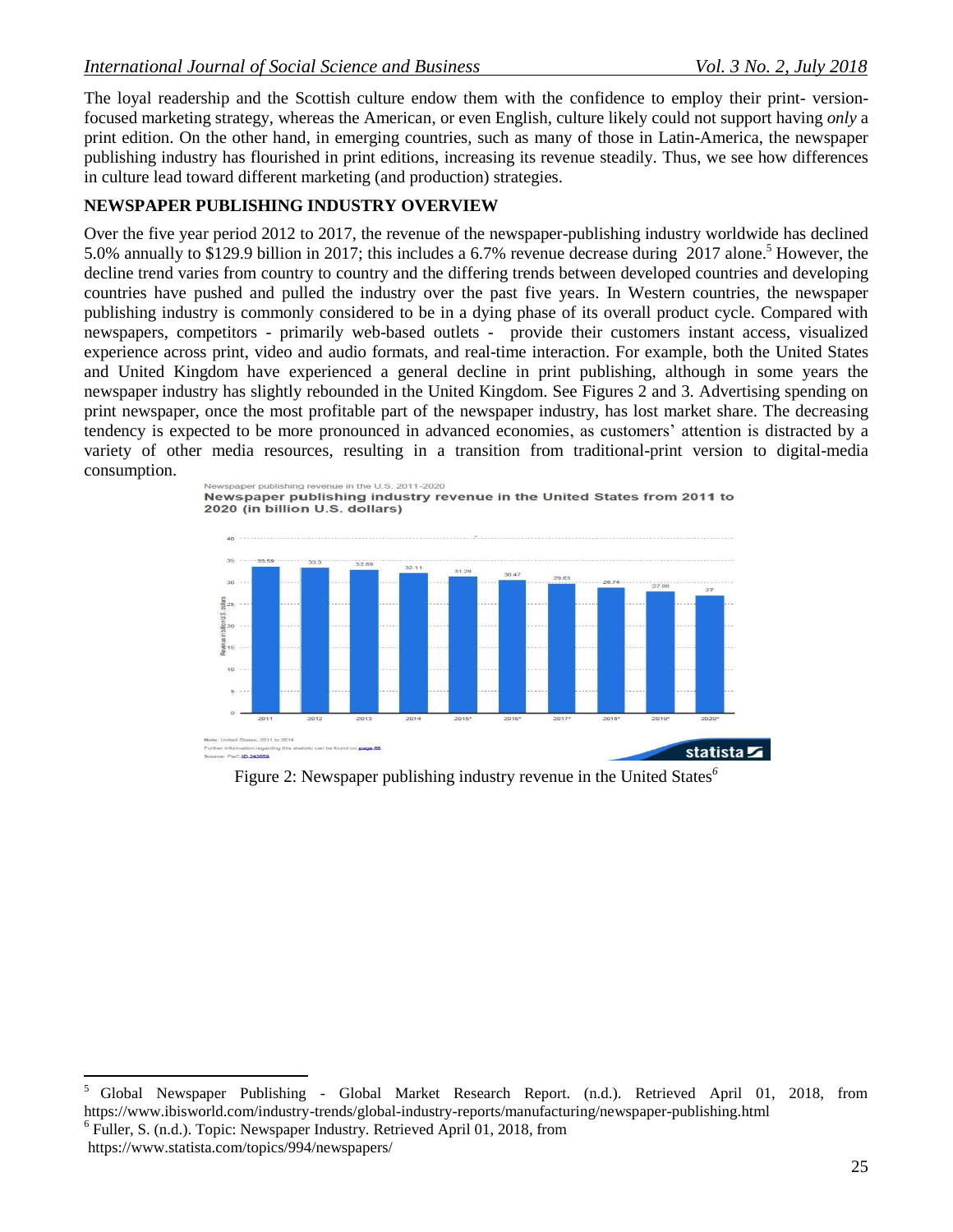$\overline{a}$ 

Newspapers retail sales turnover in the United Kingdom (UK) 2008-2015 Turnover from retail sale of newspapers and periodicals in the United Kingdom (UK) from 2008 to 2015 (in million GBP)



Figure 3: Turnover from retail sale of newspapers and periodicals in the United Kingdom<sup>7</sup>

Meanwhile, the newspaper industry is expanding in several emerging countries in Latin America and the Asia-Pacific, as the rising income and, especially, **literacy levels** stimulate the demand for printed publishing and entertainment, partly compensating for the decline in the printed newspaper industry observed in the mature and wealthier economies of North America, Europe, Australia and parts of East Asia.

# **CROSS-CULTURAL IMPACT ON MARKETING STRATEGY**

In order to further study the newspaper industry in the United Kingdom, the difference between England and Scotland is a cogent area for study. The Scottish target-only segment, "Scottish regional," allows the local press companies, such as *The Press and Journal*, to achieve a profitable situation. However, *Press and Journal* is adopting a different marketing strategy than England's newspaper companies. Figure 4 displays the share of adults consuming newspaper brands monthly in the United Kingdom from October, 2016 through September, 2017, and also separately Scotland.

<sup>26</sup> <sup>7</sup> Peng, D., & Biagi, L. (n.d.). Newspaper industry in the United Kingdom (UK). Retrieved April 01, 2018, from https://www.statista.com/study/25852/newspaper-industry-in-the-united-kingdom-uk-statista-dossier/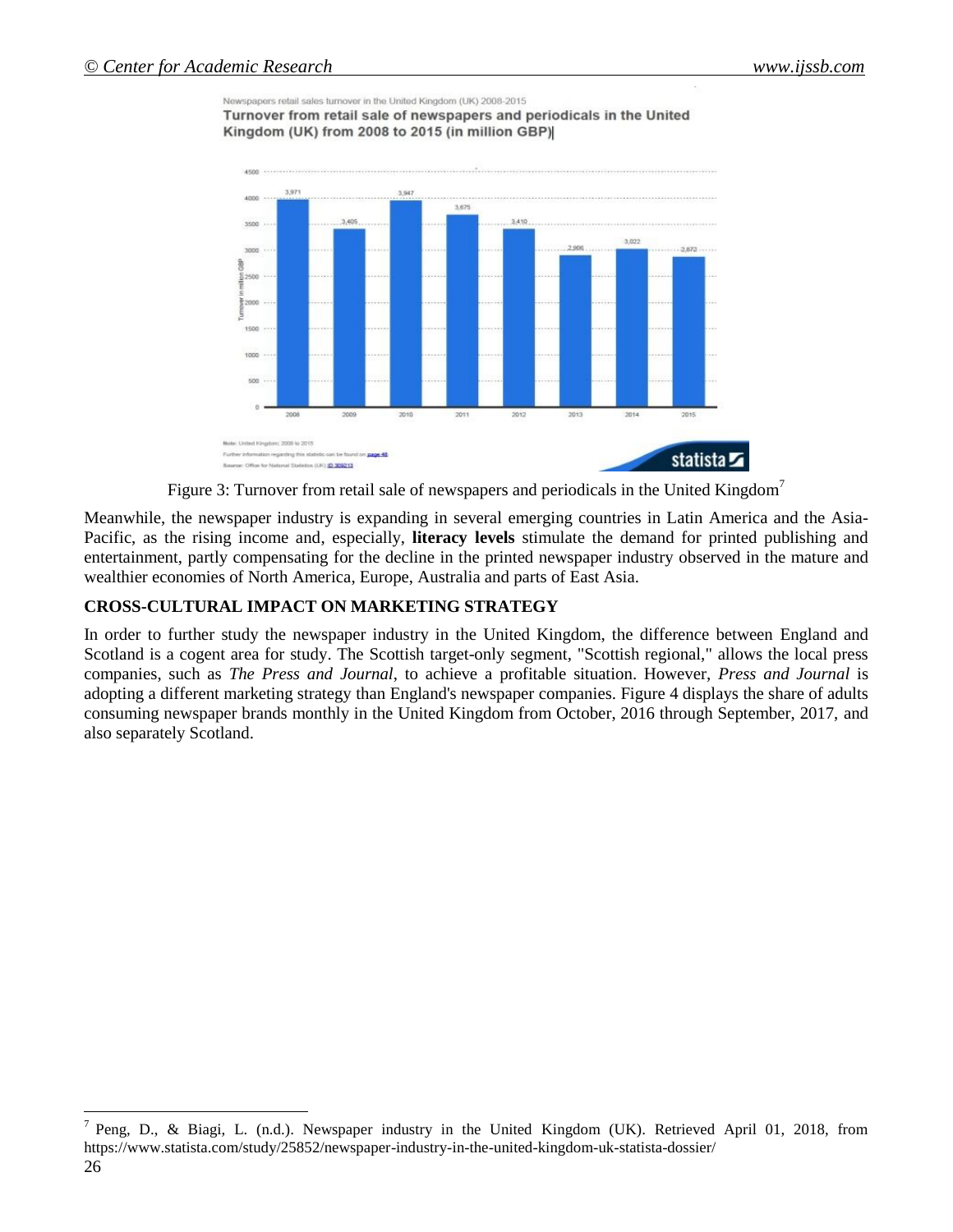Newsbrand reach in the United Kingdom (UK) 2017, by sector and nation

Share of adults consuming newspaper brands monthly in the United Kingdom (UK) from October 2016 to September 2017, by nation and sector





#### **Media Consumption Habits**

Compared with the change in media consumption habits in United States, the habits in the United Kingdom have stayed relative constant. In 2011, people in the U.K. spent 18.3 minutes a day on average with newspapers, almost the same as the 17.9 minutes in 2017. Whereas, in the U.S., the time spent with newspapers fell from 19 minutes per day on average in 2011 to just 14 minutes per day on average in 2017. The relatively slow transition of media consumption habits provides opportunities to the United Kindgdom press companies to still focus on their print version. Indeed, the United Kingdom is one of the birthplaces of modern newspapers. Many important newspapers have been produced in the U.K. The reading habits have accumulated for over more than one hundred years. There are more than 60 million people in the U.K., with a daily circulation of newspapers of nearly 7 million copies in 2017. It is one of the set of countries with the highest per capita possession of newspapers. $\degree$  The United States has 330 million people, which is 5.5 times as many people as in the U.K., but the U.S. has only 4 times more newspaper subscriptions does the U.K.<sup>10</sup> In London, the subway is one of the most popular means of transportation. The newspaper industry in the England has fully tapped into this commuting period for people on their way to work. There are currently two free newspapers released in the subway, the *Metro Newspaper* and the *London Standard Evening News*. This would seem to be difficult, if not impossible, to implement in the United States.

For a long time, English newspapers has had a somewhat fixed readership with the population. A famous quote in England concerning newspapers, put forth in 1986 on a BBC comedy, "Yes, Prime Minister," is (with slight paraphrasing): the readers of the *Daily Mirror* thought they were managing the country; readers of *The Guardian* believed that they should manage the country; the readers of *The Times* really did manage the country; the readers of the *Daily Mail* are the wives of state managers; the readers of the *Financial Times* "own" the country; the readers of the *Daily Telegraph* are people who have managed the country; and the readers of the *Sun* do not care about who manages the country, as long as the "three girls have enough content!"

https://www.statista.com/study/25852/newspaper-industry-in-the-united-kingdom-uk-statista-dossier/

 $\overline{a}$  $8$  Peng, D., & Biagi, L. (n.d.). Newspaper industry in the United Kingdom (UK). Retrieved April 01, 2018, from

<sup>&</sup>lt;sup>9</sup> UK Newspapers Ranked By Circulation 2017 | Statistic

https://www.statista.com/statistics/529060/uk-newspaper-market-by-circulation/

<sup>&</sup>lt;sup>10</sup> Newspapers Fact Sheet

Michael Barthel - http://www.journalism.org/fact-sheet/newspapers/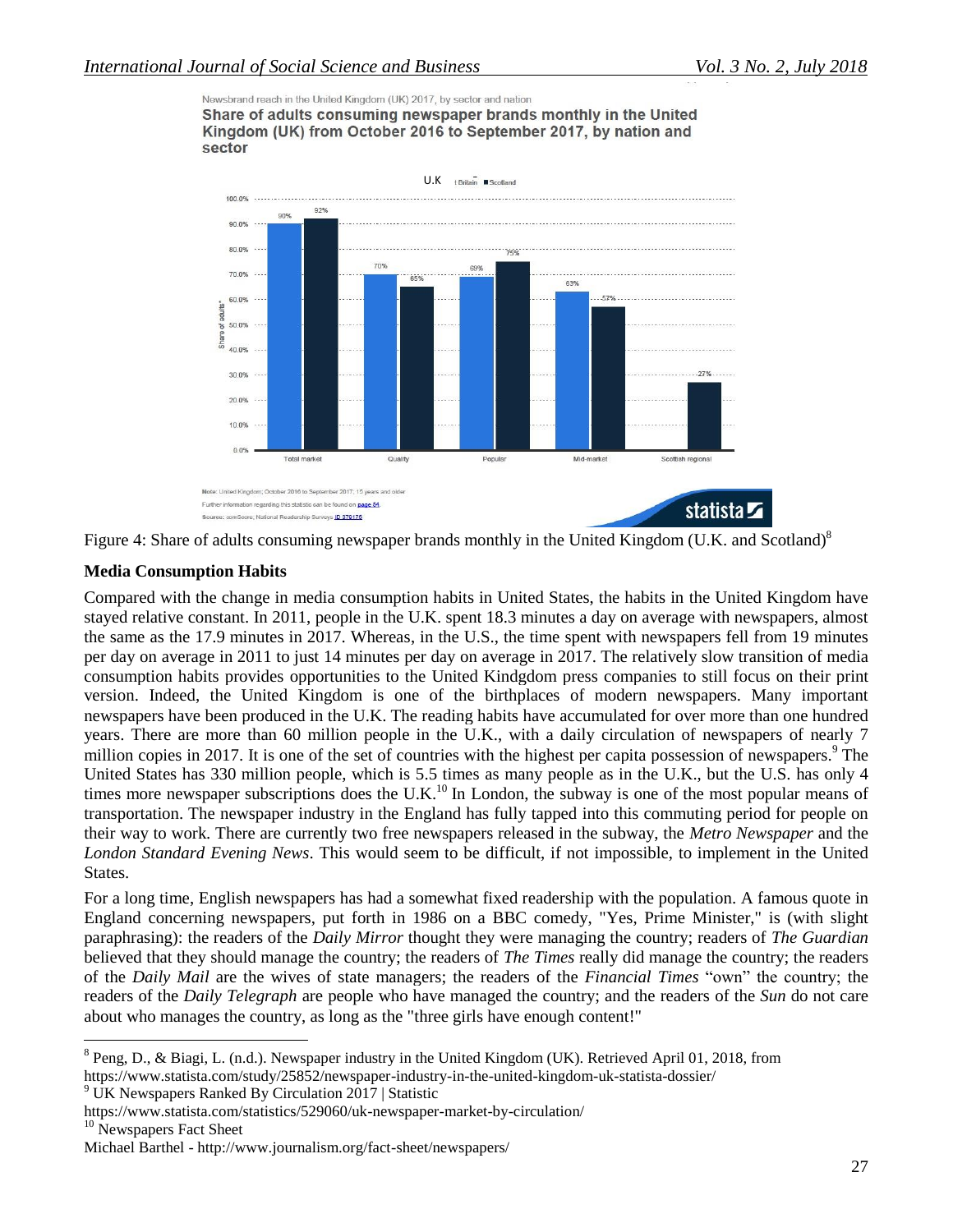Although the quote is, at least in part, a joke, it does reflect some truth, and this does speak about segmentation and the relationship between the different newspapers and the country.

Figure 5 shows the U.K. media consumption habits of the U.K. from 2014, projected through 2019. Figure 6 displays *per cap*ita time spent per day reading the newspaper in the U.S., from 2010 projected through the end of 2018.



Figure 5: U.K. media consumption habits<sup>11</sup>

wspapers 2010-2018 Daily time spent reading newspapers per capita in the United States from 2010 to 2018 (in minutes)



Figure 6: Daily time spent reading newspapers per capita in the United States<sup>12</sup>

### **Contrasting Culture**

British people are stereotyped as "stuffy and starched." They are (stereotyped further as) caring about process, and making the best of a bad lot. The constantly wet weather instructs them to look for the best solution under the "less than ideal" situation and to act following some framework, rather than change the situation to achieve their goal. By contrast, people in the U.S. are stereotyped as being very pragmatic and result orientated. They also are characterized as believing more in human will and the "American Spirit" that "everything is possible."

These differences in personality leads to the different newspaper-marketing strategy their respective industries apply. For example, people in the U.S. are viewed as caring only about what happened and its result, and paying much less attention to details, compared to the British.

 $\overline{a}$ 

<sup>&</sup>lt;sup>11</sup> Davies, J., Weiss, M., Willens, M., Morrissey, B., Patel, S., & 2017by Lucinda Southern. (2017, June 13). The (not so great) state of UK print advertising in 4 charts. Retrieved April 01, 2018, from https://digiday.com/media/print-advertising-uk/  $12$  Fuller, S. (n.d.). Topic: Newspaper Industry. Retrieved April 01, 2018, from

https://www.statista.com/topics/994/newspapers/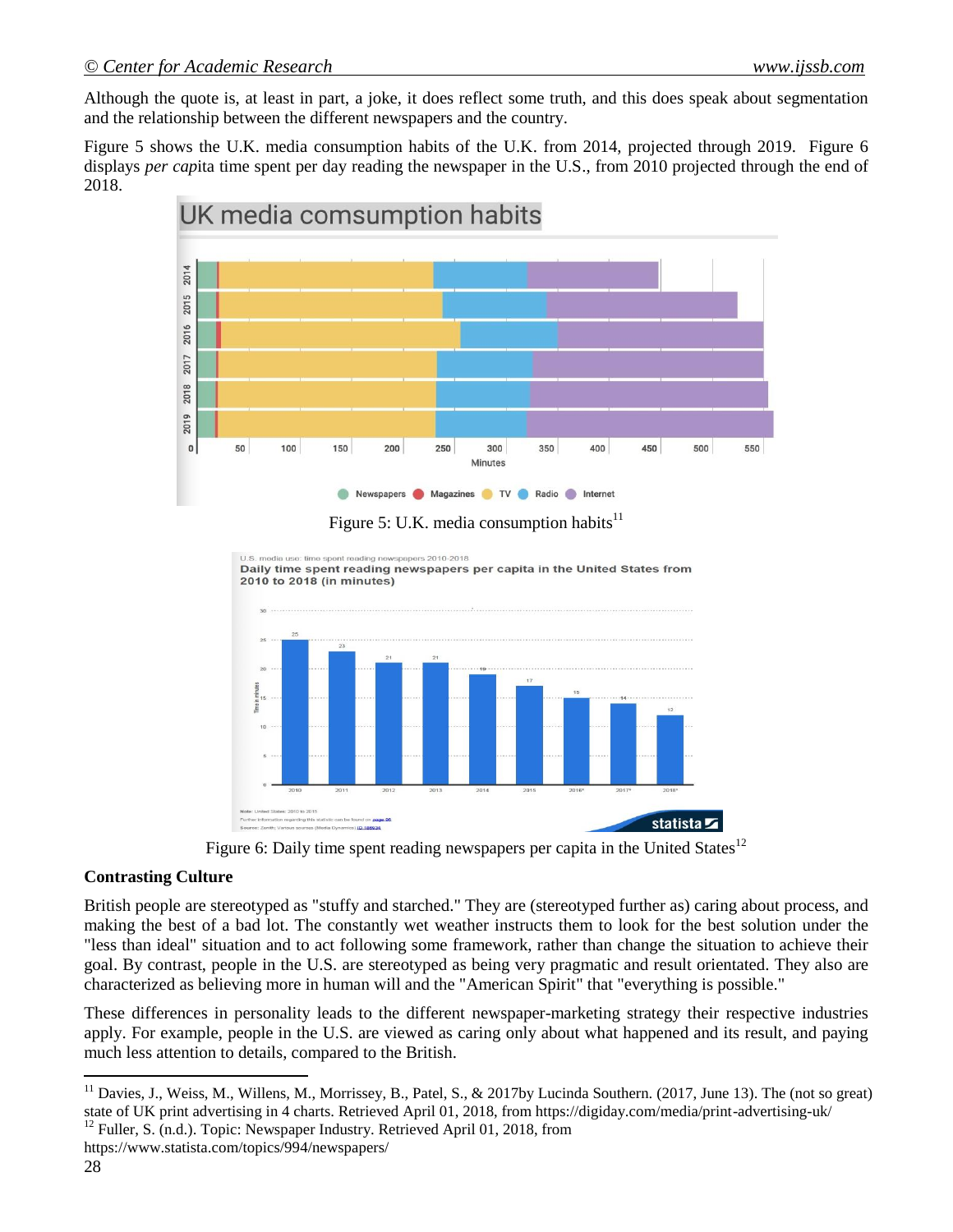As a result, real-time, rapid and first-hand online readings clearly have a greater appeal to American readers compared with traditional newspapers, which have to wait to be printed and published the next day. Also, British people are thought to enjoy the process much more than people in the U.S. Correspondingly, the former prefer more details and are thought to have more patience than U.S. readers. In this situation, traditional print newspaper and their columnists are relatively more acceptable by the British, and the need for gratification from immediate, online readings are correspondingly lower.

#### **Confidence in Newspapers**

Professional, comprehensive and accurate content is always the expected core for the newspaper industry. That is why print newspapers may still survive and why some readers will prefer to pay for a subscription to a print newspaper, rather than hunt for the free information online. Nevertheless, the "fake news" in the United States has seriously damaged the authority of the newspaper industry, so that in 2016 the confidence in newspapers among the American public fell to a new low. According to a Gallup poll in 2016, only 20 percent of Americans said that they have a "great deal" or "quite a lot" of confidence in newspapers; in contrast, 36 percent of Americans said that they have a "very little / None " for the level of confidence in newspapers. Figure 7 shows the decrease in confidence, and the corresponding increase in "non-confidence" of Americans over the past 24 years. On the contrary, the British hold the tradition of monarchy very dear in their hearts and minds, respect and admire authority, and have never encountered a similar trust crisis with newspapers. This has resulted in a solid position of the print newspaper publishing industry in Great Britain.



Figure 7: Level of American confidence in newspapers<sup>13</sup>

### **GLOBAL IMPACT ON MARKETING STRATEGY**

Cross-cultural factors play an essential role in the decisions involving marketing strategy. Indeed, a firm's profitability is, in part, determined by its self-identification. It is predicted that global cultural issues will be critical factors also affecting economic development, the rise and decline of different industries, and the achievement of individuals.

#### **Age Distribution**

 $\overline{a}$ 

Even though the British people prefer to adopt a relatively conservative attitude to new fashions compared with Americans, the slow transition of attitudes of the British cannot guarantee a promising future from a long-run perspective, since the core customers will finally shift to the younger generations who have been used to electronic products from birth. Therefore, the British newspaper companies should currently be prepared to transit from a print to a digital-only version (or, at least *add* a digital version) to catch up with the overall increasing tendency of the digital era.

<sup>&</sup>lt;sup>13</sup> Gallup, Inc. (2016, June 13). Americans' Confidence in Newspapers at New Low. Retrieved April 01, 2018, from http://news.gallup.com/poll/192665/americans-confidence-newspapers-new-low.aspx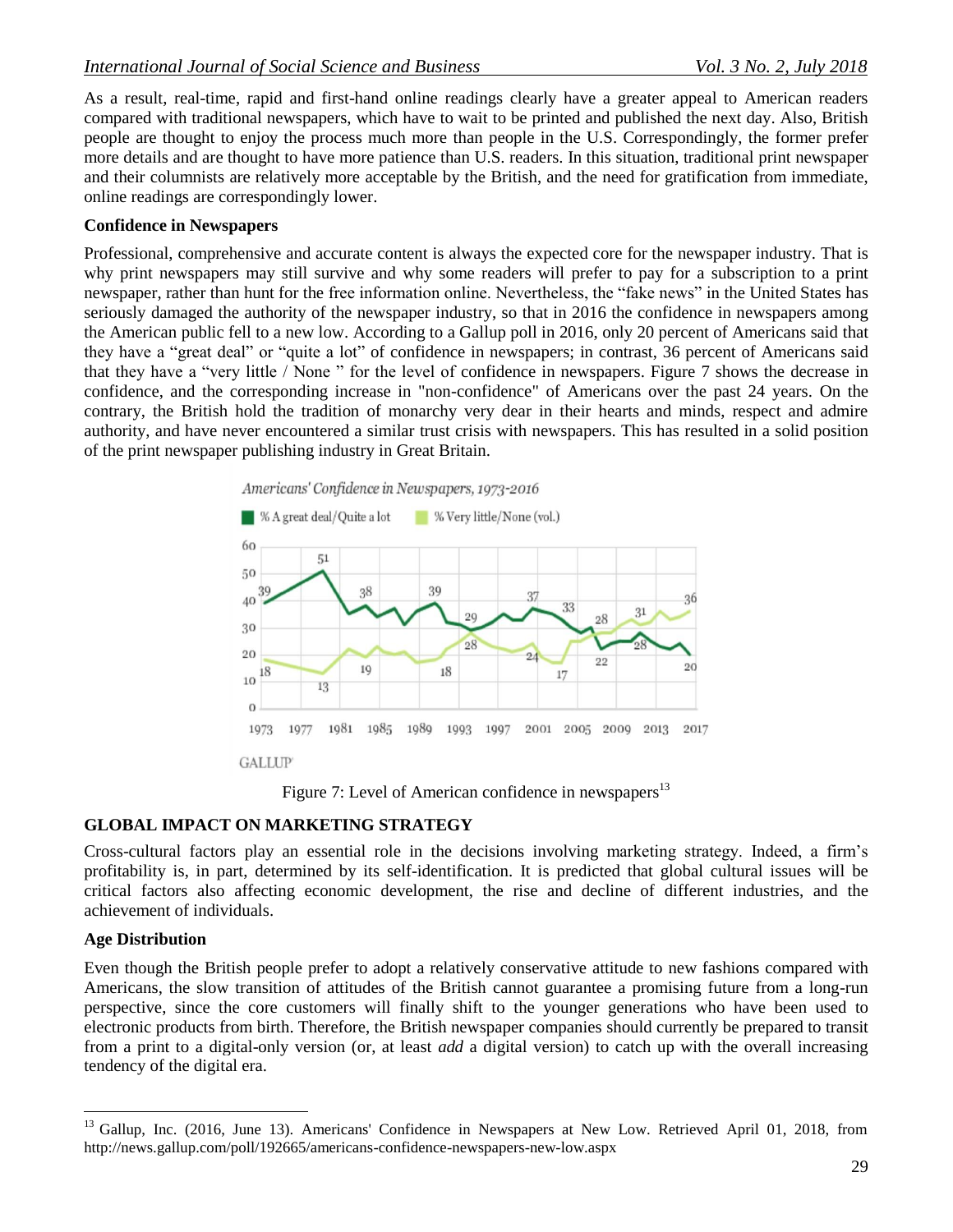# **Infrastructure Construction**

Recently, the British National Infrastructure Protection Commission has conducted a survey on the 4G coverage of countries around the world. In this ranking, the United Kingdom ranked 54th (66%). The United States ranked fourth  $(87\%)$ .<sup>14</sup> Indeed, more than 8,000 miles of roads in the U.K. have no cell phone signal at all. In addition to the large British cities, only one-fifth of British rural families can enjoy 4G services. The network signal of the British carriers is very slow and weak once one leaves the big cities. Such poor infrastructure speed is not able to support a lot of web browsing and e-reading for the local people. For this reason, newspapers continue to be one of the most reliable sources of information for people who are not living in big cities.

# **Paper & Pulp Mills**

As the supply chain of the newspaper industry, wood pulp is the major input to produce paper, and the newspaper industry relies on paper for production. As shown in Figure 8, the growth of the world price of wood pulp, as published by the IBISWorld, is anticipated to slow down over the next five years, 2018 to 2023. This is spite of the growth from China, Brazil and other emerging markets. The price of wood pulp is expected to increase at the relatively small annualized rate of 0.7% over this 5-year period. Changes in the price of paper heavily affect publishers, with higher prices obviously increasing costs. In an attempt to mitigate the growth of print cost, companies should continue to moderate newsprint consumption and expenses through press web-width reductions and the use of lighter-weight and recycled papers.



Figure 8: World price of wood pulp<sup>15</sup>

# **CONCLUSIONS**

British readers and American readers have different preferences in traditional print newspapers vs. online reading. British readers are, on average, more process-oriented and conservative, and prefer to read (print) newspapers. American readers, on average, value results more and want to be receive information faster, and prefer to receive their news/information online. In addition, United Kingdom readers are more confident in their media and are more willing to believe media reports. There are also some other factors that may contribute to a different choice of marketing strategy in the U.S. and U.K. These include the price of wood pulp and the infrastructure conditions. Although the younger generation prefers e-reading more, still, due to the reasons noted above, the traditional newspaper (print) industry in the U.K. should enjoy good prospects in the short term, and possibly the intermediate term.

 $\overline{a}$  $14$  List Of Countries By 4g Lte Penetration

https://en.wikipedia.org/wiki/List\_of\_countries\_by\_4G\_LTE\_penetration

<sup>&</sup>lt;sup>15</sup> Wood Pulp & Paper Prices Continue to Rise. (n.d.). Retrieved April 01, 2018, from https://www.ibisworld.com/media/2016/02/11/wood-pulp-paper-prices-continue-to-rise/